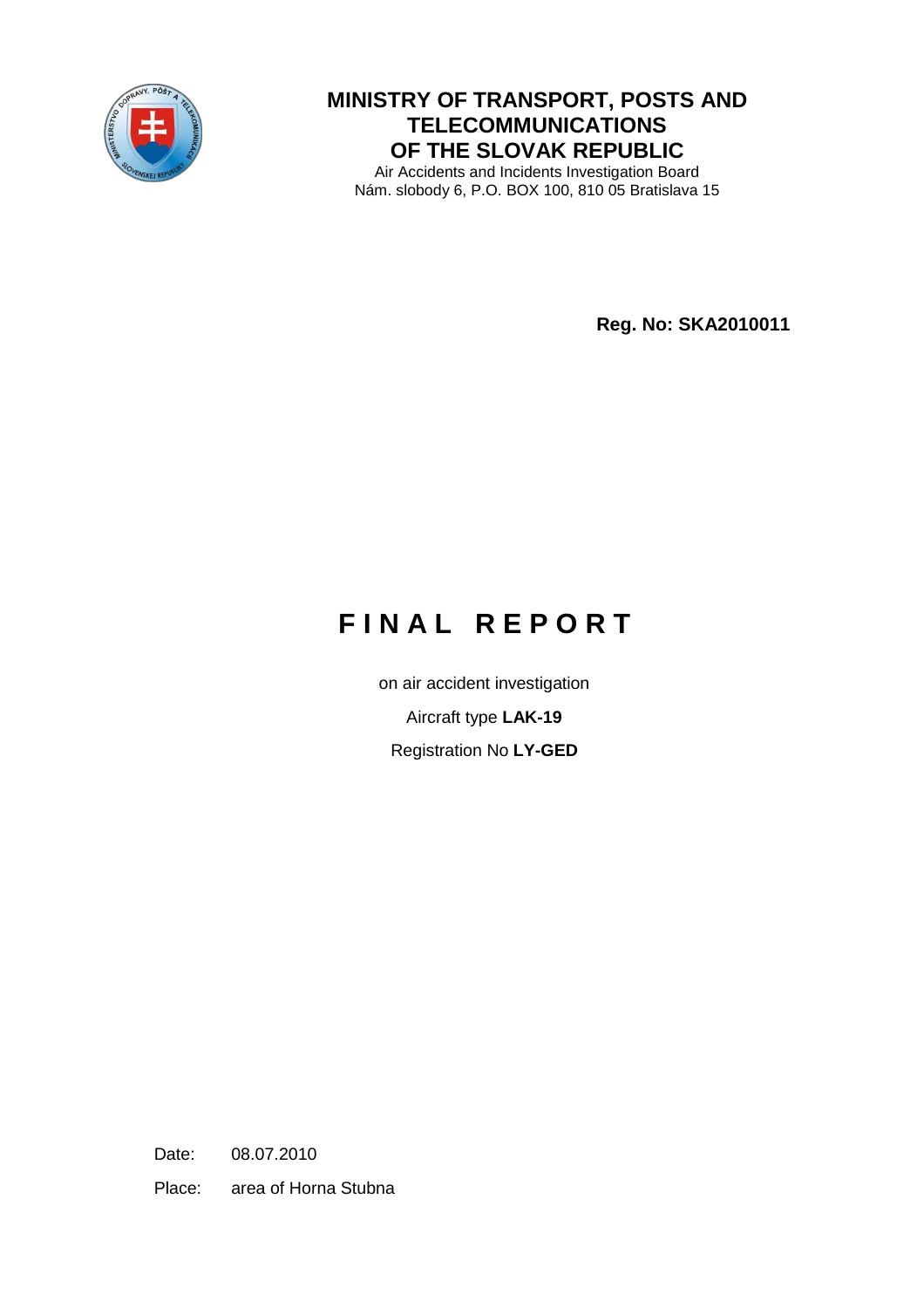## **A. INTRODUCTION**

**The investigation of an air accident, serious incident, has been conducted pursuant to Art. 18 of the Act No 143/1998 on Civil Aviation (Civil Aviation Act) and on Amendment of Certain Acts.** 

**The final report is issued in accordance with the Regulation L 13 that is the application of the provisions of ANNEX 13 Aircraft Accident and Incident Investigation to the Convention on International Civil Aviation and with the Council Directive 94/56/EC, establishing the fundamental principles governing the investigation of civil aviation accidents and incidents.** 

**The exclusive aim of investigation is to establish causes of an accident or serious incident and prevent their occurrence, but not to refer to any fault or liability of persons.** 

**This final report, its individual parts or other documents related to the investigation of the air accident have informative character and can only be used as recommendation for the implementation of measures to prevent occurrence of other air accidents and serious incidents with similar causes.** 

 Type of aircraft: LAK-19 Registration No: LY-GED

 Operator / Owner: Lietuvos sklandymo sporto federacija Pociünai, Prienu raj. LT-4345, j.k. 9193942



Place of take-off: LZPE Place of planned landing: LZPE

Flight phase: competitive flight – circling, spin entry Place of accident: area of Horna Stubna, under the peak of the hill Spiciak N 4899.834 E 01'854.753

Date and time of accident: 08.07.2010, 11 h 50 min

Note: All time data in this report are stated in the UTC time.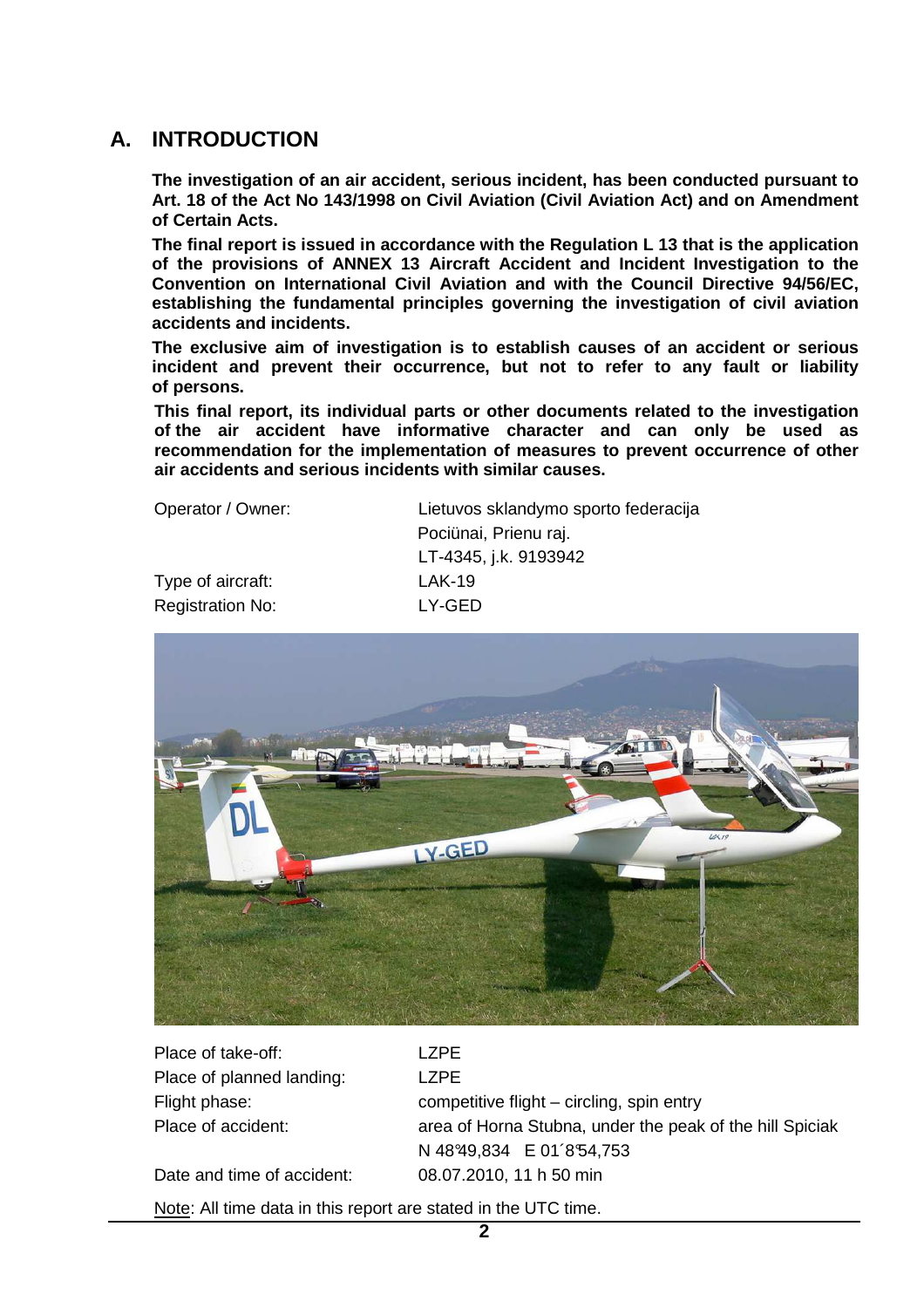# **B. INFORMATIVE SUMMARY**

 On 8 July 2010 at 11,50 am the pilot of the aircraft LAK-19, registration No LY-GED, carried out the search for upward streams at low terrain clearance at the foot of the hill Spiciak in the area of Horna Stubna. In this flight phase the aircraft entered a spin from a right-hand turn. The aircraft fell in the forest cover.

 When the aircraft crashed into the forest cover the pilot suffered injuries incompatible with life.

 The air accident was notified by witnesses of the accident to the competition organizer, who reported it to the Police Department in Turcianske Teplice, Rescue Co-ordination Centre in Bratislava ("IZKSL") and to the Air accidents and Incidents Investigation Board.

The following persons were appointed as investigators of the air accident:

Ing. JANCULA Maros

Ing. CHUDY Jan

The report is issued by:

 Air accidents and Incidents Investigation Board of the Ministry of Transport, Posts and Telecommunications of the Slovak Republic

# **C. MAIN PART OF REPORT**

- 1. FACTUAL INFORMATION
- 2. ANALYSES
- 3. CONCLUSIONS
- 4. SAFETY RECOMMENDATIONS

# **1. FACTUAL INFORMATION**

#### 1.1 **History of the flight**

 In the days of 4 July 2010 – 17 July 2010 the 31st FAI World Gliding Championship 2010 ("31st FAI WGC 2010") took place at the airport Prievidza ("LZPE").

 On 8 July 2010, when accomplishing a competition task, the pilot of the aircraft **LAK-19,** registration No LY-GED (competitive sign **"DL"**), together with other competitive aircraft, searched for upward currents at low terrain clearance and with low speed of 75 – 80 km/h at the foot of the hill Spiciak in the area of Horna Stubna. When it finished a right-hand turn at low speed of 70 km/h, the aircraft entered a spin that the pilot was unable to master for the reason of low flight altitude and rough mountain ground. The aircraft fell into the forest cover and stayed locked between trees.

The accident witnesses (pilots of aircrafts circling in higher altitude) informed about the air accident the organizer of the 31<sup>st</sup> FAI WGC 2010, who reported it to the Police Department in Turcianske Teplice, IZKSL and the Air accidents and Incidents Investigation Board.

 The pilot with the wreckage was found by witnesses from the nearby quarry, who called the health rescue service, the police and firemen.

Daytime: Day

Flight rules: VFR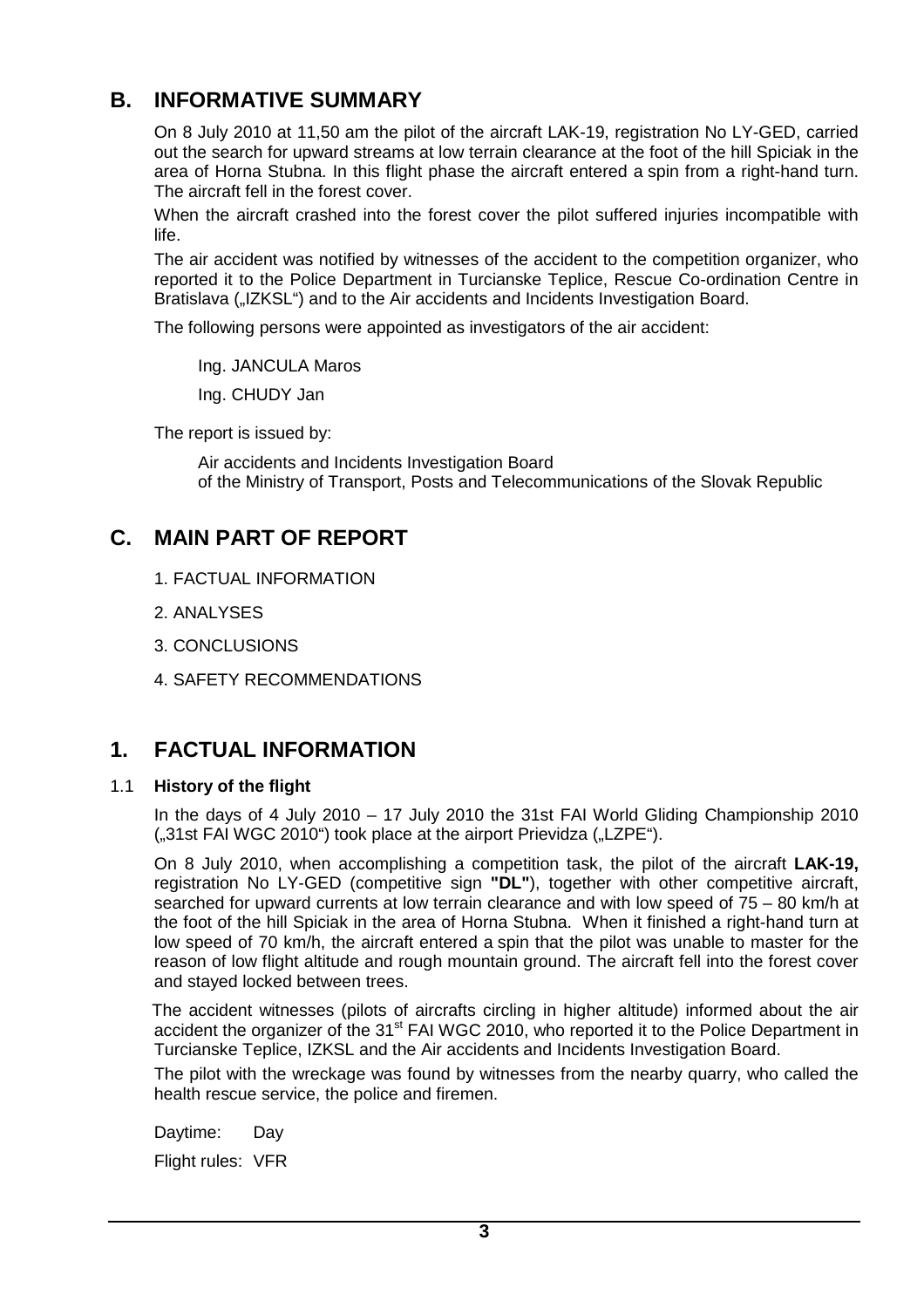#### 1.2 **Injuries to persons**

| <b>Injuries</b> | <b>Crew</b> | <b>Passengers</b> | <b>Others</b> |
|-----------------|-------------|-------------------|---------------|
| Fatal           |             | -                 |               |
| Serious         |             |                   |               |
| Minor           |             |                   |               |
| None            |             |                   |               |

#### 1.3 **Damage to aircraft**

 After the crash in the forest cover, the left wing of the aircraft LAK-19 "DL" was completely broken in a distance of approximately 70 cm from the shank, but the water ballast discharge valve remained undamaged. The right wing was completely broken in a distance of 4 m from the shank and 1 m from the end, and the water ballast valve was damaged in the open position. The pilot cabin of the aircraft body was destroyed; the body tube was broken in a distance of 1 m from the transition area to the keel. The attachment of wing stubs in the midsection did not show any visible damage. The water ballast discharge valve in the keel was undamaged. Water remainders were detected in the keel reservoir. The attachment of horizontal stabilizer was undamaged. The right side of horizontal stabilizer and horizontal rudder was completely broken off.

After the air crash the aircraft was completely destroyed.

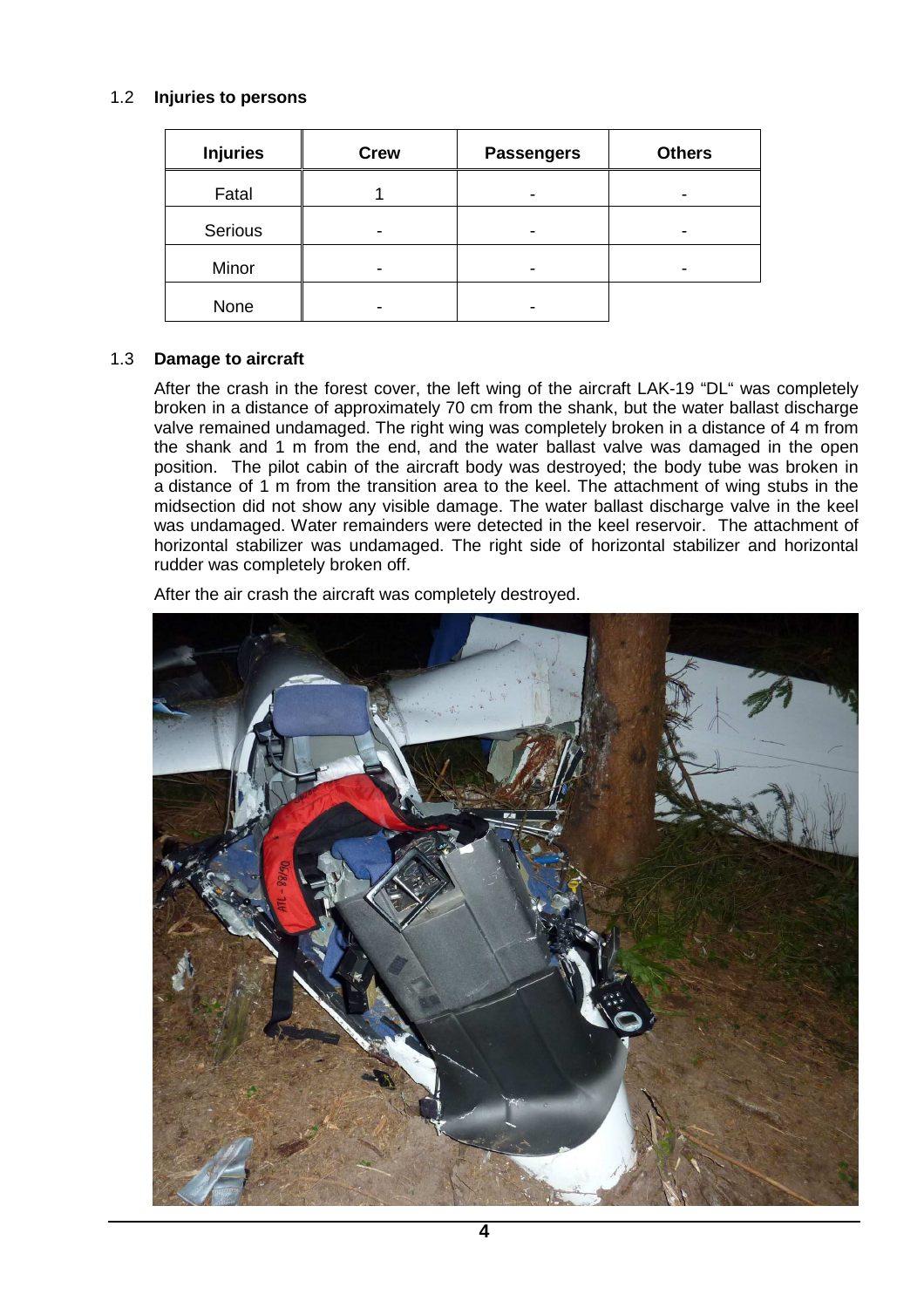

### 1.4 **Other damage**

 The Air accidents and Incidents Investigation Board was not informed about circumstances with potential claims for compensation of other damages toward a third party.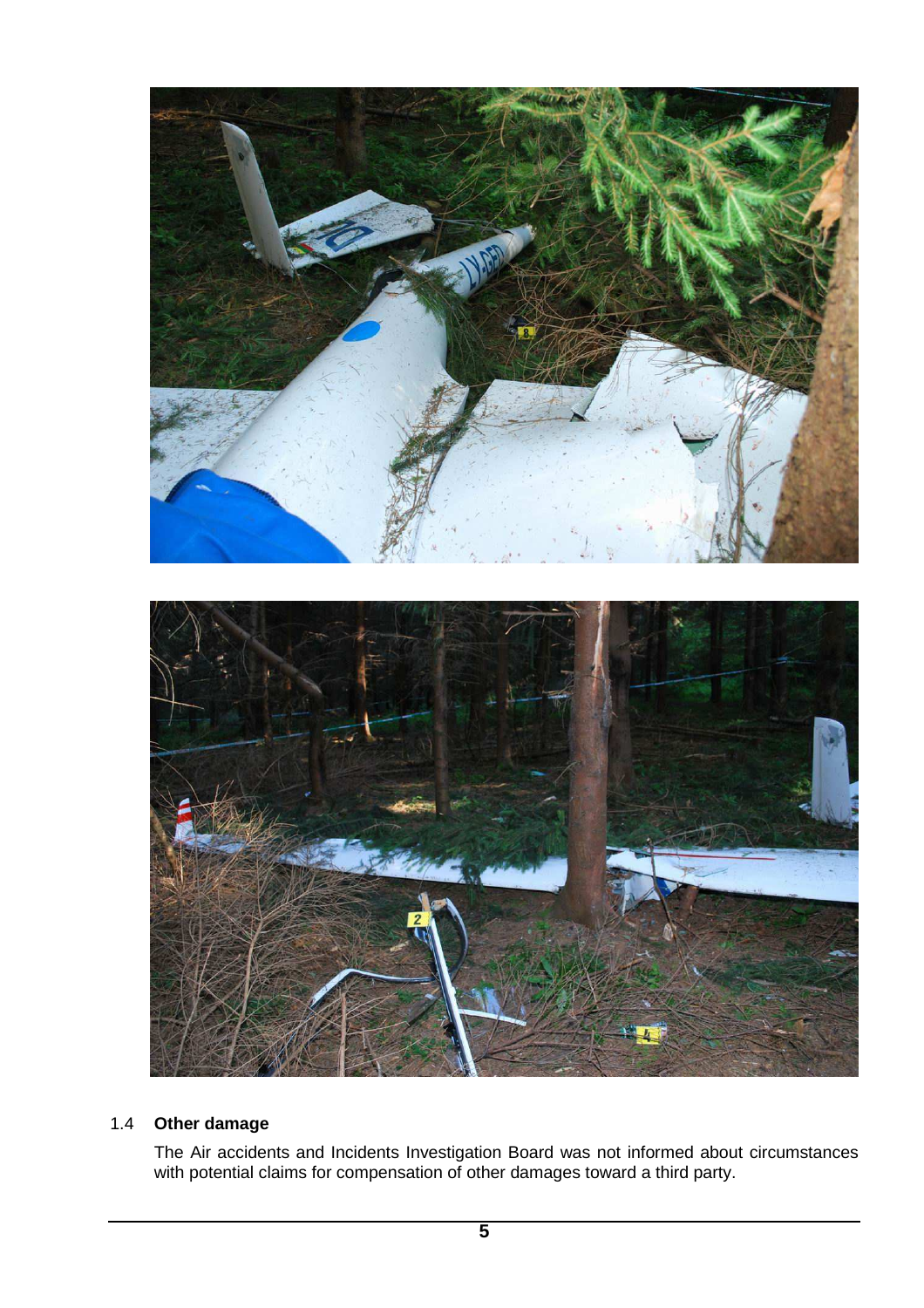#### 1.5 **Personnel information**

#### **Pilot of aircraft LY-GED:**

Citizen of the Russian Federation, age: 36 years, Holder of the personnel licence GPL No 000287, issued by DOSAAF of the Russian Federation on 9 February 2010, with marked validity until 9 February 2011.

Qualifications: gliders GLD: L-13, Jantar-Standart, Jantar 2B, LAK-12, LAK-19.

Medical certificate of 2nd class with marked validity until 27 April 2011.

#### Flying experience:

| 1 031 h 14 min |
|----------------|
| 102 h 12 min   |
| 25 h 57 min    |
| 1 h 48 min     |
|                |

#### 1.6 **Aircraft information**

| Type:                   | $LAK-19$                                    |
|-------------------------|---------------------------------------------|
| <b>Registration No:</b> | LY-GED                                      |
| Serial No:              | 007                                         |
| Year of manufacture:    | 2003                                        |
| Manufacturer:           | AB "Sportiné aviacija", Lietuvos Respublika |

Total time and number of flights from the year of manufacture: 821 h 55 min and 245 flights

Third party liability insurance valid from 28 June 2010 to 18 July 2010.

The aircraft was put into operation on 23 June 2003 by issuance of the certificate of airworthiness No 01094 and the certificate of entry into the aircraft register of the Republic of Lithuania No 01094 that was issued by the Civil Aviation Authority of the Republic of Lithuania.

The certificate of airworthiness No 01094 was valid until 18 May 2011.

#### **Calculation of aircraft weight at the time of air accident**

| Total aircraft weight at the time of AA               | 478.3 kg |
|-------------------------------------------------------|----------|
| Weight of water ballast: approx. 158.5   x 0.999 kg/l | 158.4 kg |
| Weight of crew                                        | 78.0 kg  |
| Empty weight of aircraft                              | 241.9 kg |

The aircraft weight at the time of accident was within the permitted range.

#### 1.7 **Meteorological information**

 On the day of accident our territory was influenced by the ridge of higher pressure above Poland. At that time, the weather in the area of AA was without precipitation,  $0 - 1/8$  Cu with lower base of approx. 1 700 m QNH, with average increases of  $1.5 - 2.5$  m/s and visibility more than 10 km. At the time of AA, the ground wind from direction of 020° and achieved the speed of 3 KT. The ground air temperature in given area was approximately  $+28^{\circ}$ .

#### 1.8 **Aids to navigation**

The aircraft was equipped for VFR flights.

#### 1.9 **Communications**

The aircraft was equipmed by on-board station to allow G/A/G communication at any moment of flight with all air stations.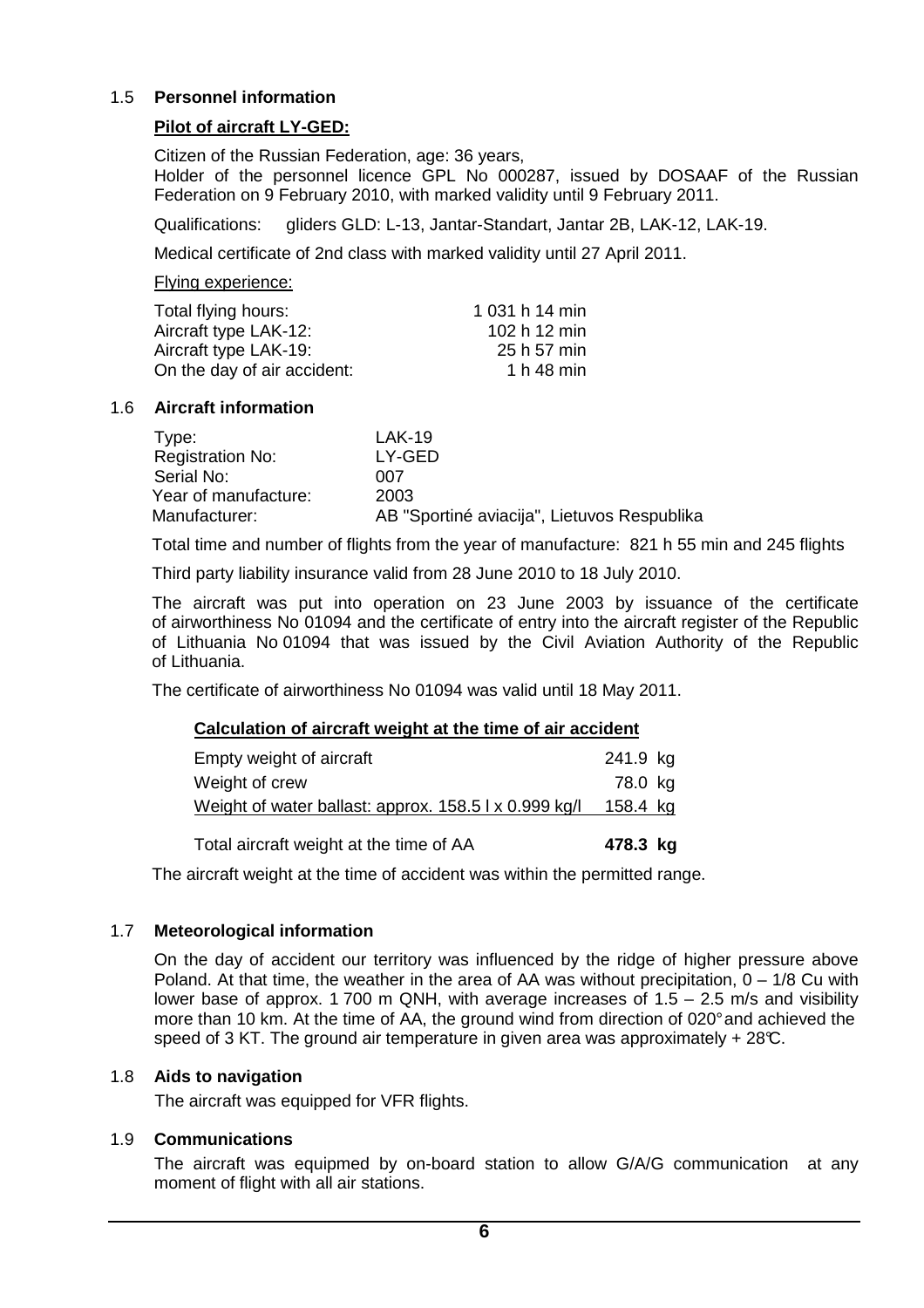#### 1.10 **Aerodrome information**

Not applicable.

#### 1.11 **Flight recorders and other recording systems**

 The aircraft **LAK-19** "**DL"** was equipped by the COLIBRI system (IGC-approved GNSS flight recorder).

#### 1.12 **Wreckage and impact information**

 The place of accident was situated just bellow the peak of the hill Spiciak in the area of community of Horna Stubna, in a spruce forest in the north-east slope near a clearance with dimensions of 5 x 5 m, left from a climbing access road.

 The wreckage was locked on the ground in a group of five 20-years old spruces and the pilot cabin was found near the central spruce. Wings of the wreckage got stuck in both side spruces. The body was broken behind the cabin, the rudder and the elevator were torn off, but connected with the body by control cables.

 The final position of the aircraft after the air crash was documented, including elaboration of photodocumentation.



#### 1.13 **Medical and pathological information**

The pilot died on the place of air accident due to extensive injuries caused by collision of the aircraft with the ground. At the time of air accident he was not under influence of alcohol, drugs or common medicaments.

#### 1.14 **Fire**

Not applicable.

#### 1.15 **Survival aspects**

The search in the place of accident was activated by the organizer of the 31st FAI WGC 2010 (two towing aircraft from the Prievidza Airport and a helicopter ("Kristof") of the Helicopter emergency medical service from the Trencin Airport) and through IZKSL (a helicopter of the Army of the Slovak Republic from the airbase in Presov).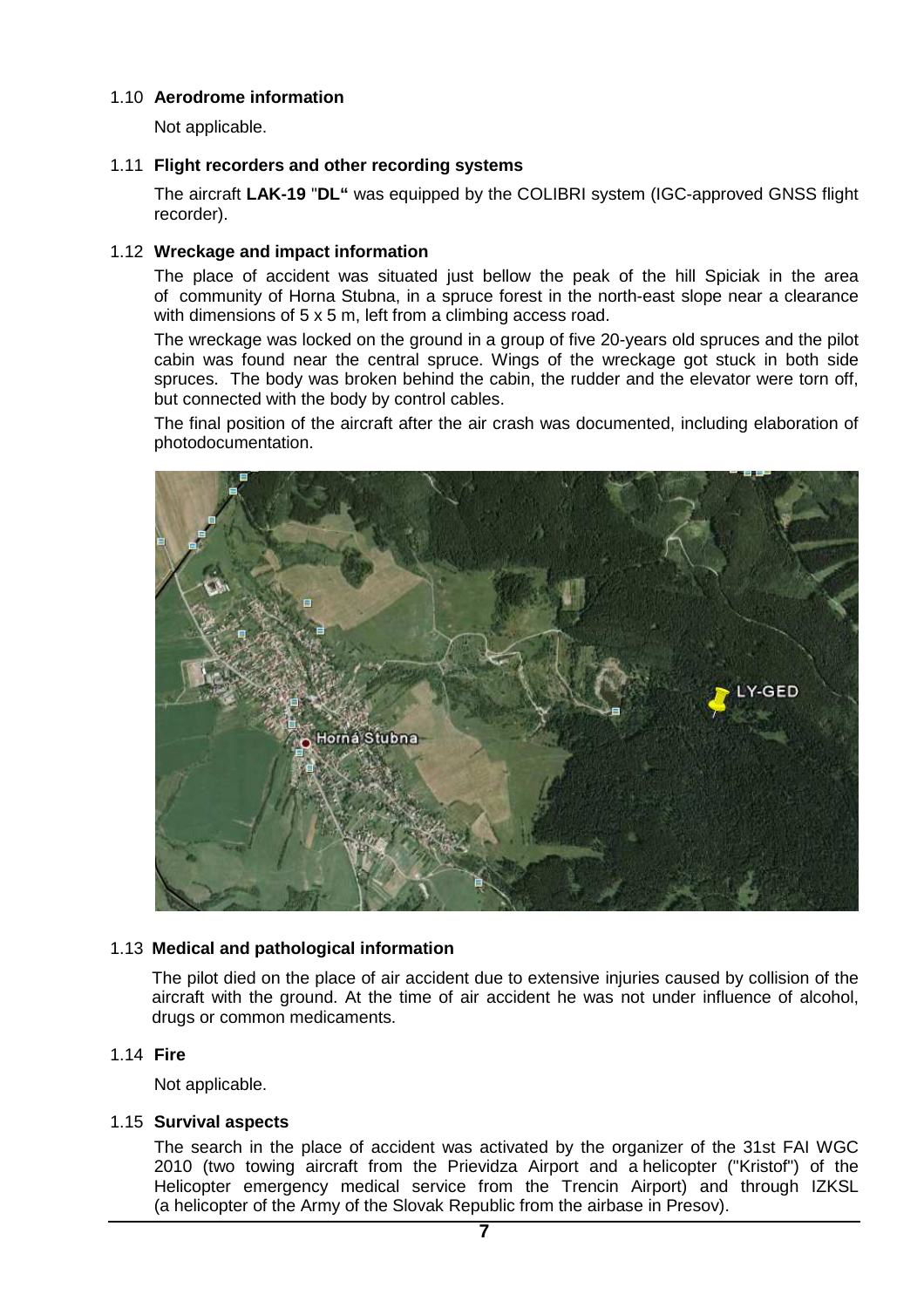The pilot with wreckage was found by witnesses from the nearby quarry who called the health rescue service, the police and firemen.

#### 1.16 **Tests and research**

Not applicable.

#### 1.17 **Organizational and management information**

The competition 31<sup>st</sup> FAI World Gliding Championship 2010 was organized in accordance with the FAI Sport Rules – General Part and Part 3, Amendment "A" to the Sport Rules, Part 3, and with the Local Rules of the 31<sup>st</sup> FAI WGC 2010.

During daily pre-flight briefings the pilots of competitive aircrafts were instructed on:

- the obligation to comply with the safety rules,
- flight rules on the route and circling in upward streams
- increased risk of collision during competitive flights
- the obligation to comply with the rules for the search for other aircraft in their proximity
- early selection of areas for ground landing.

#### 1.18 **Additional information**

The pilot was equipped by GNSS FR "Global Navigation Satellite System flight recorder"). Data in the flight recorder, containing data from flights of the competition day, were evaluated by the organizer of the 31<sup>st</sup> FAI WGC 2010.

#### 1.19 **Useful or effective investigation techniques**

Standard investigation methods were used.

# **2. ANALYSIS**

#### 2.1. **Flight history**

According to the flight manual of aircraft **LAK-19** the recommended speed for circling is 95 to 105 km/h depending on the bank and weight of aircraft. In flights at low speeds a sudden change of position of ailerons or rudder angle will cause the transition to a spiral descent, slip or spin depending on the position of centre of gravity.

The loss of altitude at immediate recovery from the initial spin during circling is 60 m.

#### 2.2. **Crew**

According to submitted documentation, the pilot of aircraft **LAK-19 "DL"** had valid qualifications for flights with aircraft of given category.

The pilot conducted competitive flights with leased aircraft type LAK-19 according to submitted documentation for the first time during the 31<sup>st</sup> FAI WGC 2010, with flight experiences of 25 h 57 min with given type of aircraft.

At the time of air accident the pilot was not under the influence of alcohol, drugs or common medicaments that may have decreased his attention during flight.